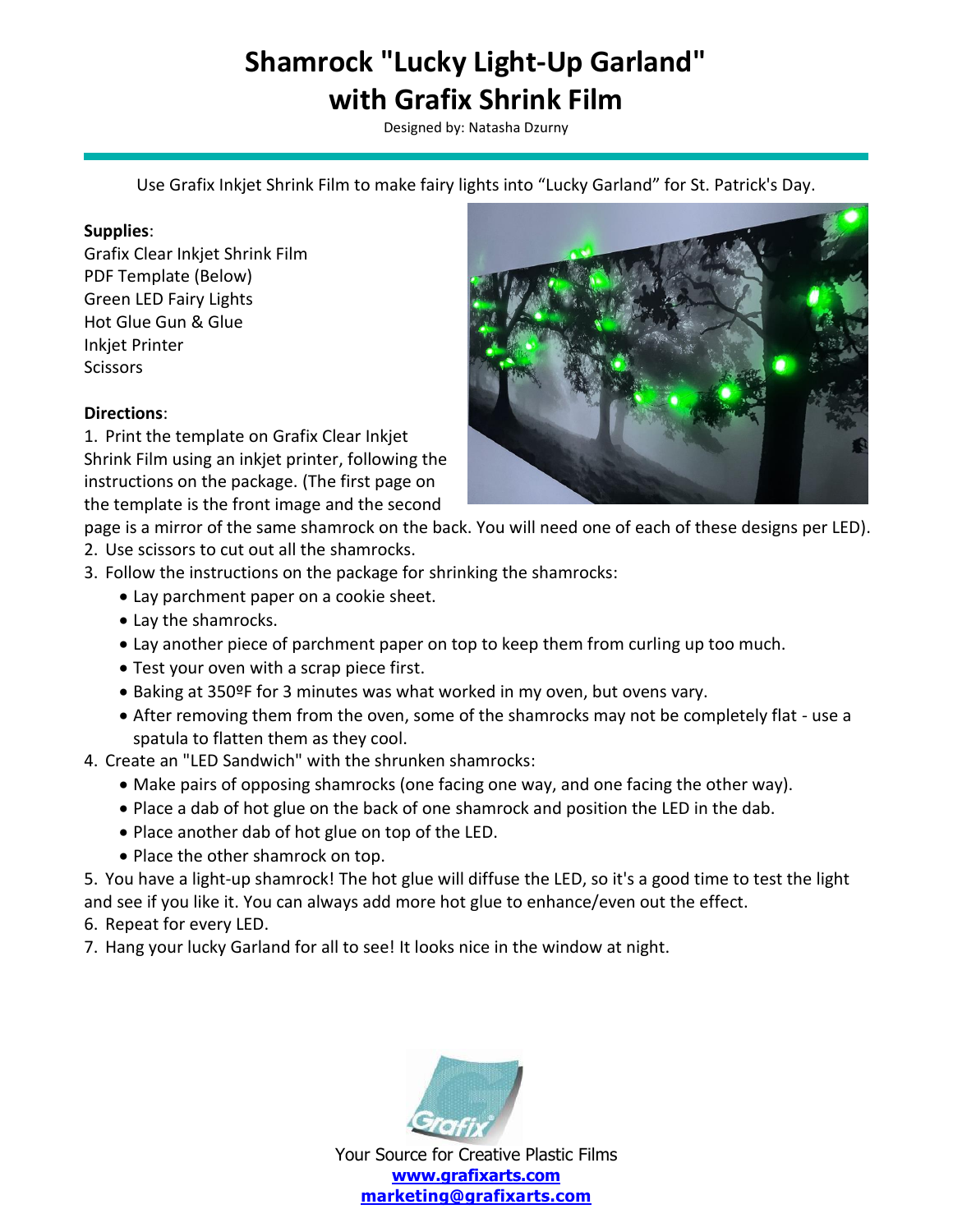Designed by: Natasha Dzurny











Step 1 and Step 2 and Step 3 a Step 3 b Step 3 b







Step 3 c Step 4 a Step 4 a Step 4 b Step 7



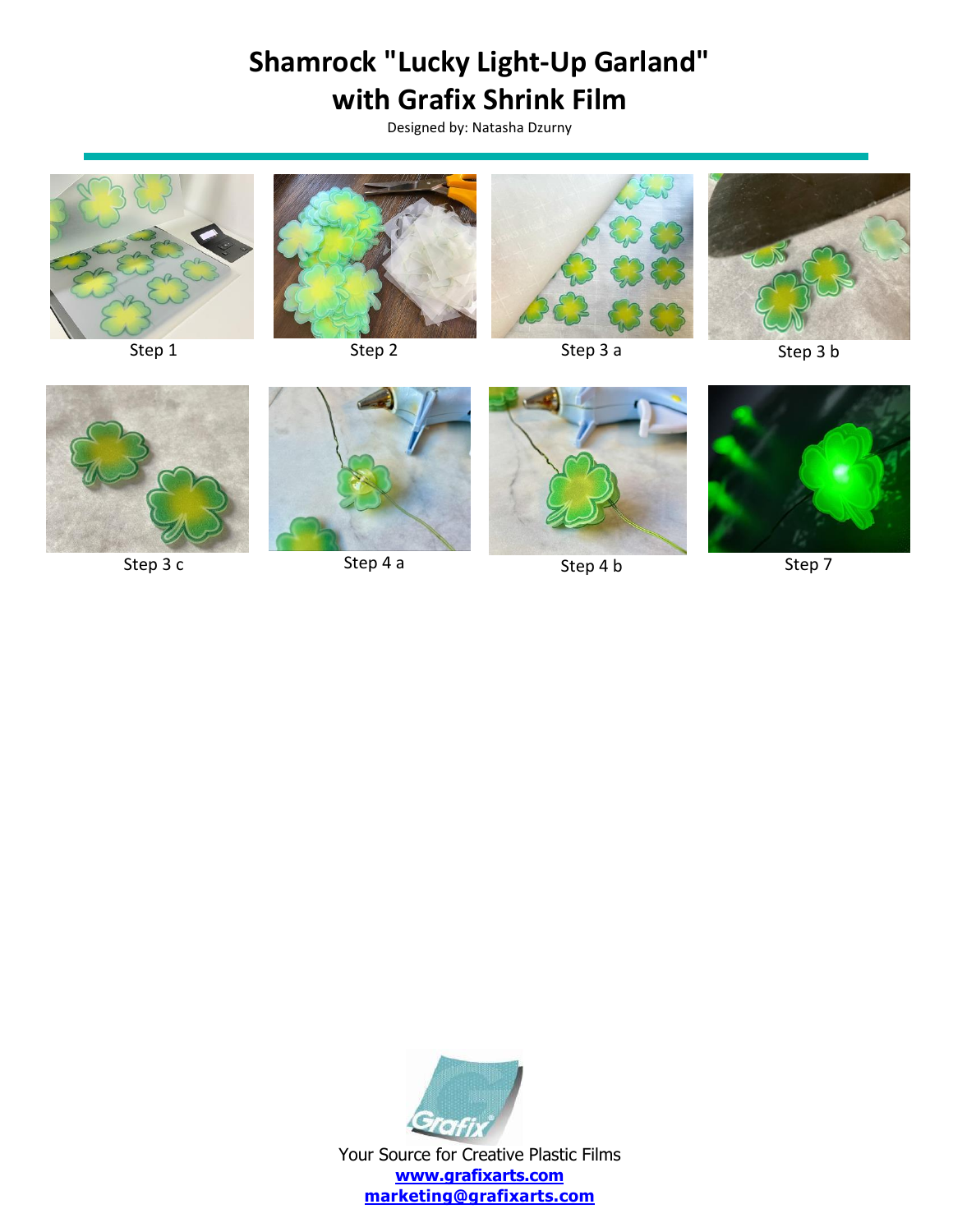Designed by: Natasha Dzurny

Front Shamrock Template